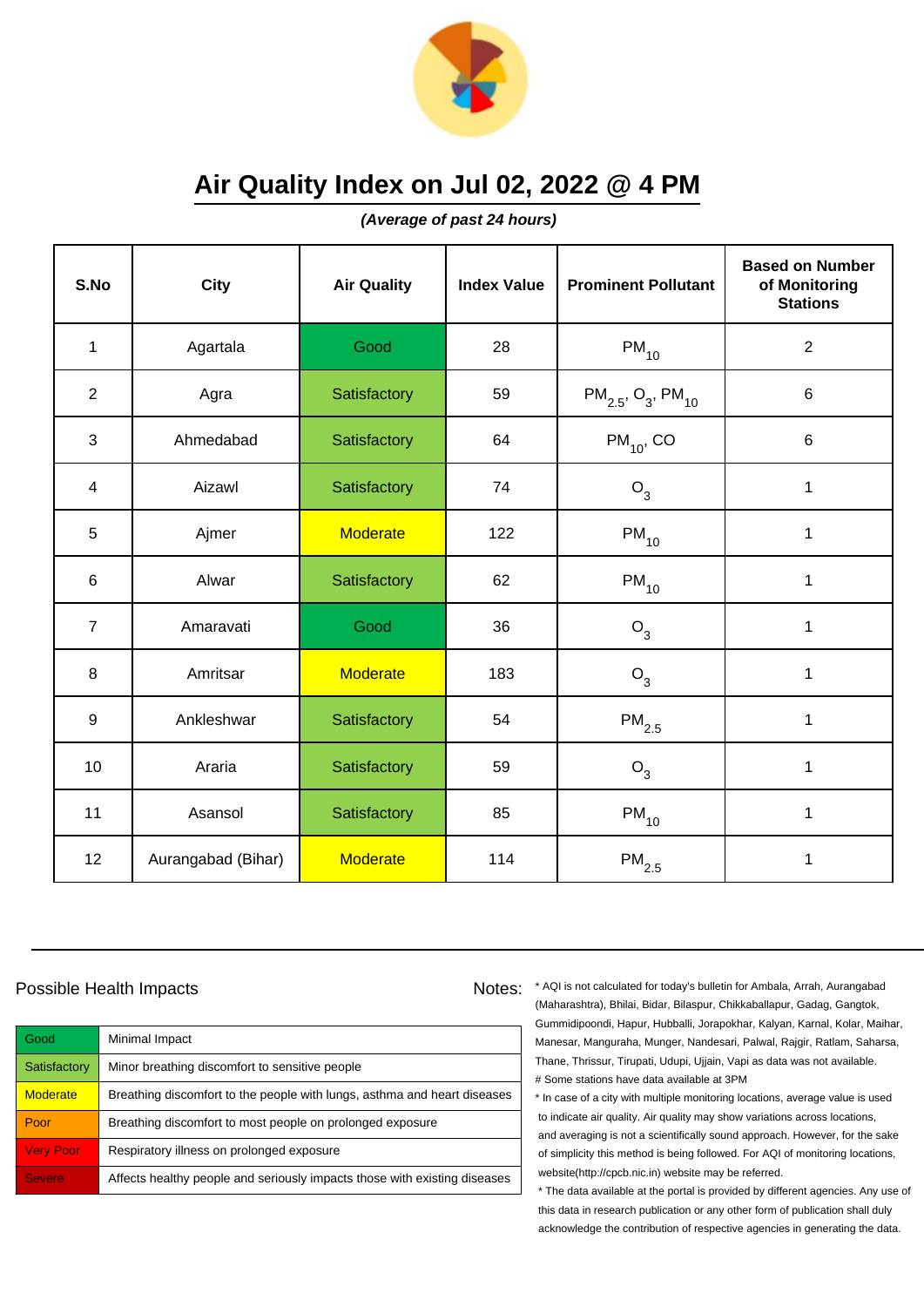

**(Average of past 24 hours)**

| S.No | <b>City</b>     | <b>Air Quality</b> | <b>Index Value</b> | <b>Prominent Pollutant</b> | <b>Based on Number</b><br>of Monitoring<br><b>Stations</b> |
|------|-----------------|--------------------|--------------------|----------------------------|------------------------------------------------------------|
| 13   | Baddi           | Poor               | 219                | $PM_{10}$                  | $\mathbf 1$                                                |
| 14   | Bagalkot        | Good               | 45                 | $PM_{10}$                  | 1                                                          |
| 15   | Baghpat         | Satisfactory       | 53                 | $O_3$                      | 1                                                          |
| 16   | Bahadurgarh     | Satisfactory       | 63                 | $PM_{10}$                  | 1                                                          |
| 17   | Ballabgarh      | Satisfactory       | 74                 | NO <sub>2</sub>            | $\mathbf 1$                                                |
| 18   | <b>Bareilly</b> | Satisfactory       | 73                 | $PM_{10}$                  | 1                                                          |
| 19   | <b>Bathinda</b> | Good               | 43                 | $PM_{10}$                  | 1                                                          |
| 20   | Begusarai       | Good               | 49                 | $PM_{2.5}$                 | 1                                                          |
| 21   | Bengaluru       | Satisfactory       | 77                 | $CO, PM_{10}$              | 8                                                          |
| 22   | <b>Bettiah</b>  | Good               | 45                 | $\mathsf{PM}_{2.5}$        | $\mathbf 1$                                                |
| 23   | Bhagalpur       | Satisfactory       | 64                 | $PM_{10}$                  | $\overline{2}$                                             |
| 24   | <b>Bhiwadi</b>  | Satisfactory       | 68                 | $PM_{10}$                  | 1                                                          |

#### Possible Health Impacts

Good Minimal Impact Satisfactory | Minor breathing discomfort to sensitive people  $M$ oderate  $\blacksquare$  Breathing discomfort to the people with lungs, asthma and heart diseases **Poor** Breathing discomfort to most people on prolonged exposure Very Poor Respiratory illness on prolonged exposure Severe **Affects healthy people and seriously impacts those with existing diseases** 

Notes: \* AQI is not calculated for today's bulletin for Ambala, Arrah, Aurangabad (Maharashtra), Bhilai, Bidar, Bilaspur, Chikkaballapur, Gadag, Gangtok, Gummidipoondi, Hapur, Hubballi, Jorapokhar, Kalyan, Karnal, Kolar, Maihar, Manesar, Manguraha, Munger, Nandesari, Palwal, Rajgir, Ratlam, Saharsa, Thane, Thrissur, Tirupati, Udupi, Ujjain, Vapi as data was not available. # Some stations have data available at 3PM

> \* In case of a city with multiple monitoring locations, average value is used to indicate air quality. Air quality may show variations across locations, and averaging is not a scientifically sound approach. However, for the sake of simplicity this method is being followed. For AQI of monitoring locations, website(http://cpcb.nic.in) website may be referred.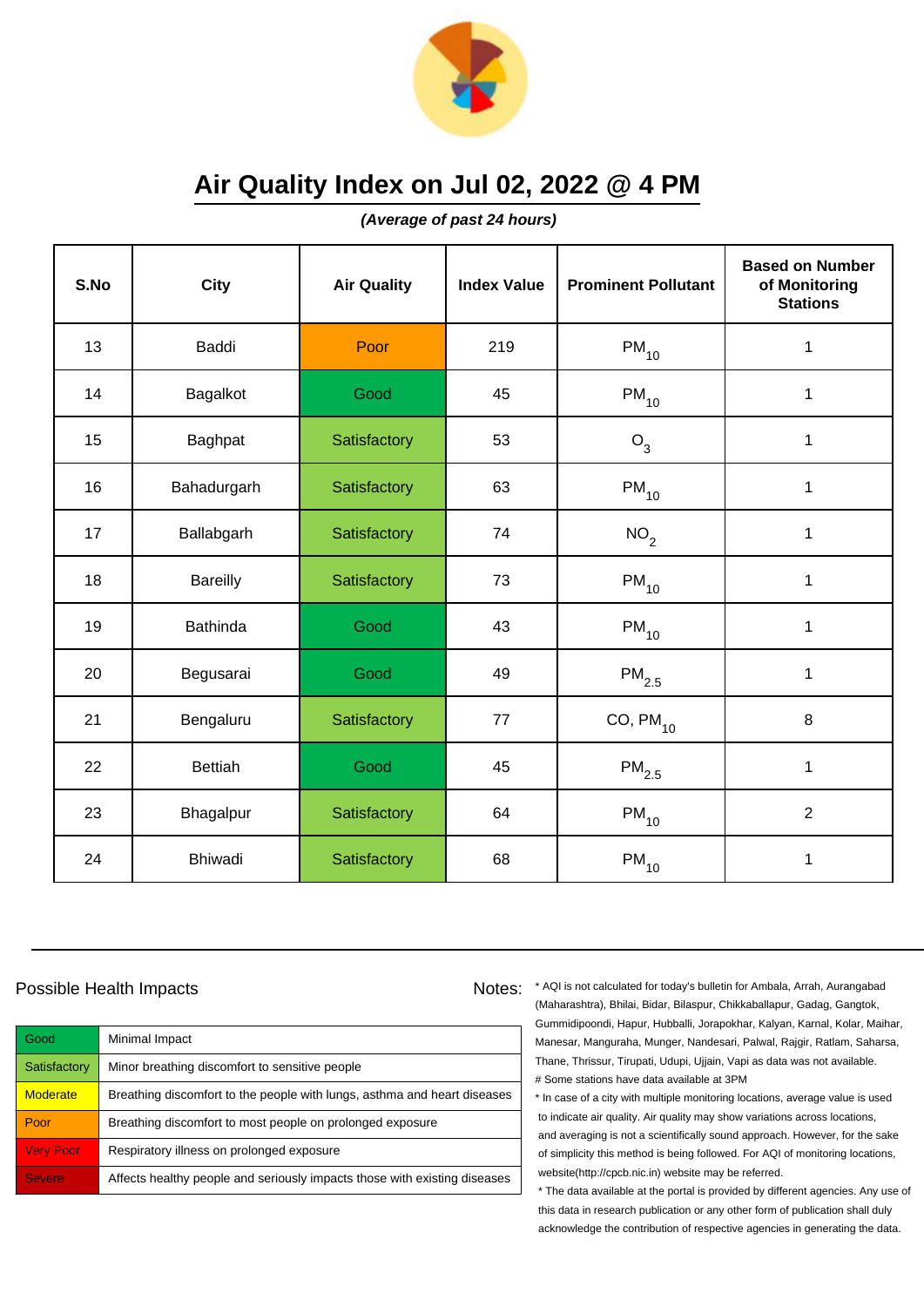

**(Average of past 24 hours)**

| S.No | <b>City</b>         | <b>Air Quality</b> | <b>Index Value</b> | <b>Prominent Pollutant</b>   | <b>Based on Number</b><br>of Monitoring<br><b>Stations</b> |
|------|---------------------|--------------------|--------------------|------------------------------|------------------------------------------------------------|
| 25   | <b>Bhiwani</b>      | Satisfactory       | 67                 | $\mathsf{PM}_{2.5}$          | 1                                                          |
| 26   | Bhopal              | Good               | 45                 | $PM_{10}$                    | 1                                                          |
| 27   | <b>Bihar Sharif</b> | Poor               | 282                | $\mathsf{PM}_{10}$           | 1                                                          |
| 28   | Brajrajnagar        | Satisfactory       | 79                 | $PM_{10}$                    | 1                                                          |
| 29   | Bulandshahr         | Satisfactory       | 64                 | $PM_{10}$                    | $\mathbf 1$                                                |
| 30   | <b>Buxar</b>        | <b>Moderate</b>    | 143                | $\mathsf{PM}_{2.5}$          | 1                                                          |
| 31   | Chamarajanagar      | Good               | 43                 | $PM_{10}$                    | $\mathbf{1}$                                               |
| 32   | Chandigarh          | Satisfactory       | 78                 | $O_3$ , PM <sub>2.5</sub>    | 3                                                          |
| 33   | Chandrapur          | Satisfactory       | 63                 | CO                           | $\mathbf 1$                                                |
| 34   | Charkhi Dadri       | Satisfactory       | 91                 | $PM_{10}$                    | $\mathbf 1$                                                |
| 35   | Chennai             | Satisfactory       | 53                 | CO, $O_3$ , PM <sub>10</sub> | $\overline{7}$                                             |
| 36   | Chhapra             | <b>Moderate</b>    | 139                | $PM_{10}$                    | $\mathbf 1$                                                |

#### Possible Health Impacts

| Good             | Minimal Impact                                                            |
|------------------|---------------------------------------------------------------------------|
| Satisfactory     | Minor breathing discomfort to sensitive people                            |
| <b>Moderate</b>  | Breathing discomfort to the people with lungs, asthma and heart diseases  |
| Poor             | Breathing discomfort to most people on prolonged exposure                 |
| <b>Very Poor</b> | Respiratory illness on prolonged exposure                                 |
| <b>Severe</b>    | Affects healthy people and seriously impacts those with existing diseases |

Notes: \* AQI is not calculated for today's bulletin for Ambala, Arrah, Aurangabad (Maharashtra), Bhilai, Bidar, Bilaspur, Chikkaballapur, Gadag, Gangtok, Gummidipoondi, Hapur, Hubballi, Jorapokhar, Kalyan, Karnal, Kolar, Maihar, Manesar, Manguraha, Munger, Nandesari, Palwal, Rajgir, Ratlam, Saharsa, Thane, Thrissur, Tirupati, Udupi, Ujjain, Vapi as data was not available. # Some stations have data available at 3PM

> \* In case of a city with multiple monitoring locations, average value is used to indicate air quality. Air quality may show variations across locations, and averaging is not a scientifically sound approach. However, for the sake of simplicity this method is being followed. For AQI of monitoring locations, website(http://cpcb.nic.in) website may be referred.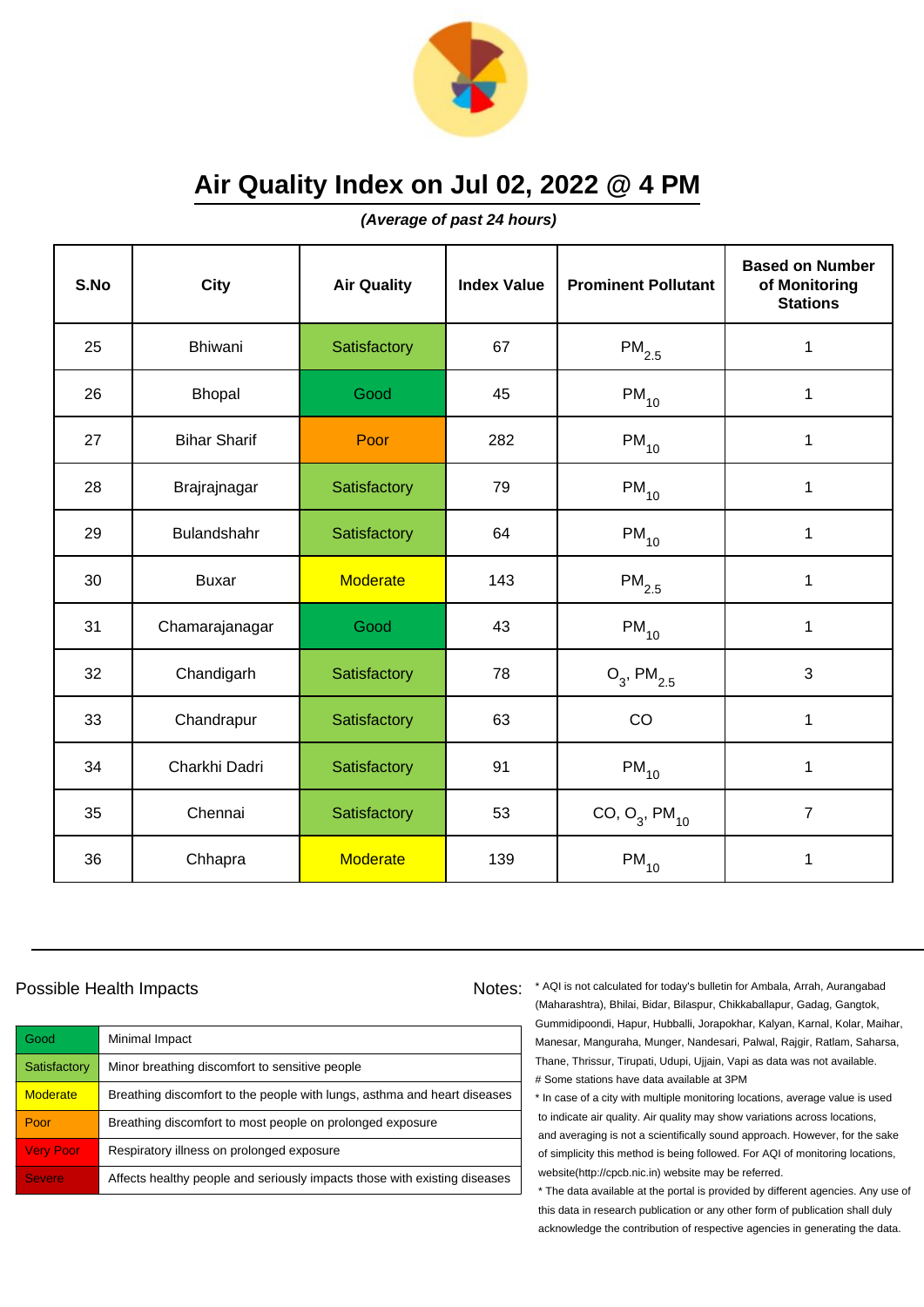

**(Average of past 24 hours)**

| S.No | <b>City</b>      | <b>Air Quality</b> | <b>Index Value</b> | <b>Prominent Pollutant</b> | <b>Based on Number</b><br>of Monitoring<br><b>Stations</b> |
|------|------------------|--------------------|--------------------|----------------------------|------------------------------------------------------------|
| 37   | Chikkamagaluru   | Good               | 34                 | $PM_{10}$                  | 1                                                          |
| 38   | Coimbatore       | Good               | 43                 | CO                         | 1                                                          |
| 39   | Damoh            | Good               | 22                 | $\mathsf{PM}_{2.5}$        | $\mathbf 1$                                                |
| 40   | Darbhanga        | Satisfactory       | 87                 | CO                         | $\mathbf{1}$                                               |
| 41   | Davanagere       | Good               | 24                 | $PM_{10}$                  | $\mathbf 1$                                                |
| 42   | Dehradun         | Good               | 35                 | $PM_{10}$                  | 1                                                          |
| 43   | Delhi            | Satisfactory       | 95                 | $O_3$ , PM <sub>2.5</sub>  | 31                                                         |
| 44   | Dewas            | Good               | 38                 | $O_3$                      | $\mathbf{1}$                                               |
| 45   | <b>Dharuhera</b> | Satisfactory       | 51                 | $PM_{10}$                  | 1                                                          |
| 46   | Durgapur         | Satisfactory       | 97                 | $PM_{10}$                  | $\mathbf 1$                                                |
| 47   | Eloor            | Satisfactory       | 52                 | $\mathsf{PM}_{10}$         | $\mathbf{1}$                                               |
| 48   | Ernakulam        | Good               | 45                 | CO                         | $\mathbf 1$                                                |

#### Possible Health Impacts

Good Minimal Impact Satisfactory | Minor breathing discomfort to sensitive people  $M$ oderate  $\blacksquare$  Breathing discomfort to the people with lungs, asthma and heart diseases **Poor** Breathing discomfort to most people on prolonged exposure Very Poor Respiratory illness on prolonged exposure Severe **Affects healthy people and seriously impacts those with existing diseases** 

Notes: \* AQI is not calculated for today's bulletin for Ambala, Arrah, Aurangabad (Maharashtra), Bhilai, Bidar, Bilaspur, Chikkaballapur, Gadag, Gangtok, Gummidipoondi, Hapur, Hubballi, Jorapokhar, Kalyan, Karnal, Kolar, Maihar, Manesar, Manguraha, Munger, Nandesari, Palwal, Rajgir, Ratlam, Saharsa, Thane, Thrissur, Tirupati, Udupi, Ujjain, Vapi as data was not available. # Some stations have data available at 3PM

> \* In case of a city with multiple monitoring locations, average value is used to indicate air quality. Air quality may show variations across locations, and averaging is not a scientifically sound approach. However, for the sake of simplicity this method is being followed. For AQI of monitoring locations, website(http://cpcb.nic.in) website may be referred.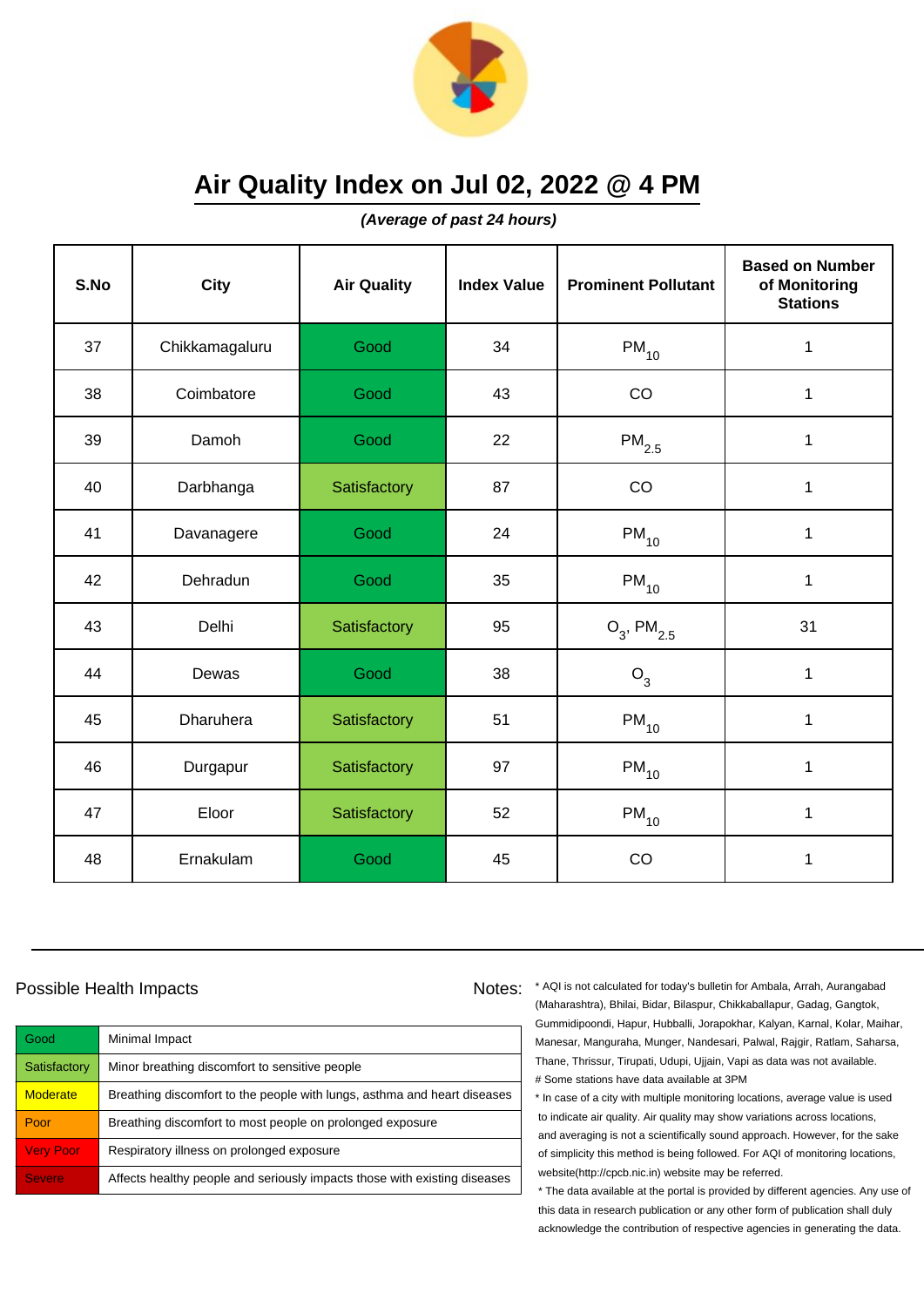

**(Average of past 24 hours)**

| S.No | <b>City</b>          | <b>Air Quality</b> | <b>Index Value</b> | <b>Prominent Pollutant</b>    | <b>Based on Number</b><br>of Monitoring<br><b>Stations</b> |
|------|----------------------|--------------------|--------------------|-------------------------------|------------------------------------------------------------|
| 49   | Faridabad            | <b>Moderate</b>    | 101                | $CO, PM_{10}$                 | $\overline{2}$                                             |
| 50   | Fatehabad            | Satisfactory       | 78                 | O <sub>3</sub>                | 1                                                          |
| 51   | Firozabad            | Satisfactory       | 67                 | $O_3$ , PM <sub>2.5</sub>     | $\overline{2}$                                             |
| 52   | Gandhinagar          | Satisfactory       | 54                 | $PM_{10}$                     | 1                                                          |
| 53   | Gaya                 | Satisfactory       | 66                 | $NO_2$ , CO, $O_3$            | 3                                                          |
| 54   | Ghaziabad            | <b>Moderate</b>    | 107                | $PM_{2.5}$ , PM <sub>10</sub> | $\overline{4}$                                             |
| 55   | Gorakhpur            | Good               | 46                 | SO <sub>2</sub>               | $\mathbf{1}$                                               |
| 56   | <b>Greater Noida</b> | Satisfactory       | 74                 | $PM_{10}$                     | $\overline{2}$                                             |
| 57   | Gurugram             | <b>Moderate</b>    | 191                | $PM_{10}$ , PM <sub>2.5</sub> | 3                                                          |
| 58   | Guwahati             | Satisfactory       | 66                 | $O_3$ , PM <sub>10</sub>      | $\overline{2}$                                             |
| 59   | Gwalior              | Good               | 49                 | $O_3$ , PM <sub>10</sub>      | $\overline{2}$                                             |
| 60   | Hajipur              | Satisfactory       | 70                 | $\mathsf{PM}_{10}$            | $\mathbf 1$                                                |

#### Possible Health Impacts

| Good             | Minimal Impact                                                            |
|------------------|---------------------------------------------------------------------------|
| Satisfactory     | Minor breathing discomfort to sensitive people                            |
| <b>Moderate</b>  | Breathing discomfort to the people with lungs, asthma and heart diseases  |
| Poor             | Breathing discomfort to most people on prolonged exposure                 |
| <b>Very Poor</b> | Respiratory illness on prolonged exposure                                 |
| <b>Severe</b>    | Affects healthy people and seriously impacts those with existing diseases |

Notes: \* AQI is not calculated for today's bulletin for Ambala, Arrah, Aurangabad (Maharashtra), Bhilai, Bidar, Bilaspur, Chikkaballapur, Gadag, Gangtok, Gummidipoondi, Hapur, Hubballi, Jorapokhar, Kalyan, Karnal, Kolar, Maihar, Manesar, Manguraha, Munger, Nandesari, Palwal, Rajgir, Ratlam, Saharsa, Thane, Thrissur, Tirupati, Udupi, Ujjain, Vapi as data was not available. # Some stations have data available at 3PM

> \* In case of a city with multiple monitoring locations, average value is used to indicate air quality. Air quality may show variations across locations, and averaging is not a scientifically sound approach. However, for the sake of simplicity this method is being followed. For AQI of monitoring locations, website(http://cpcb.nic.in) website may be referred.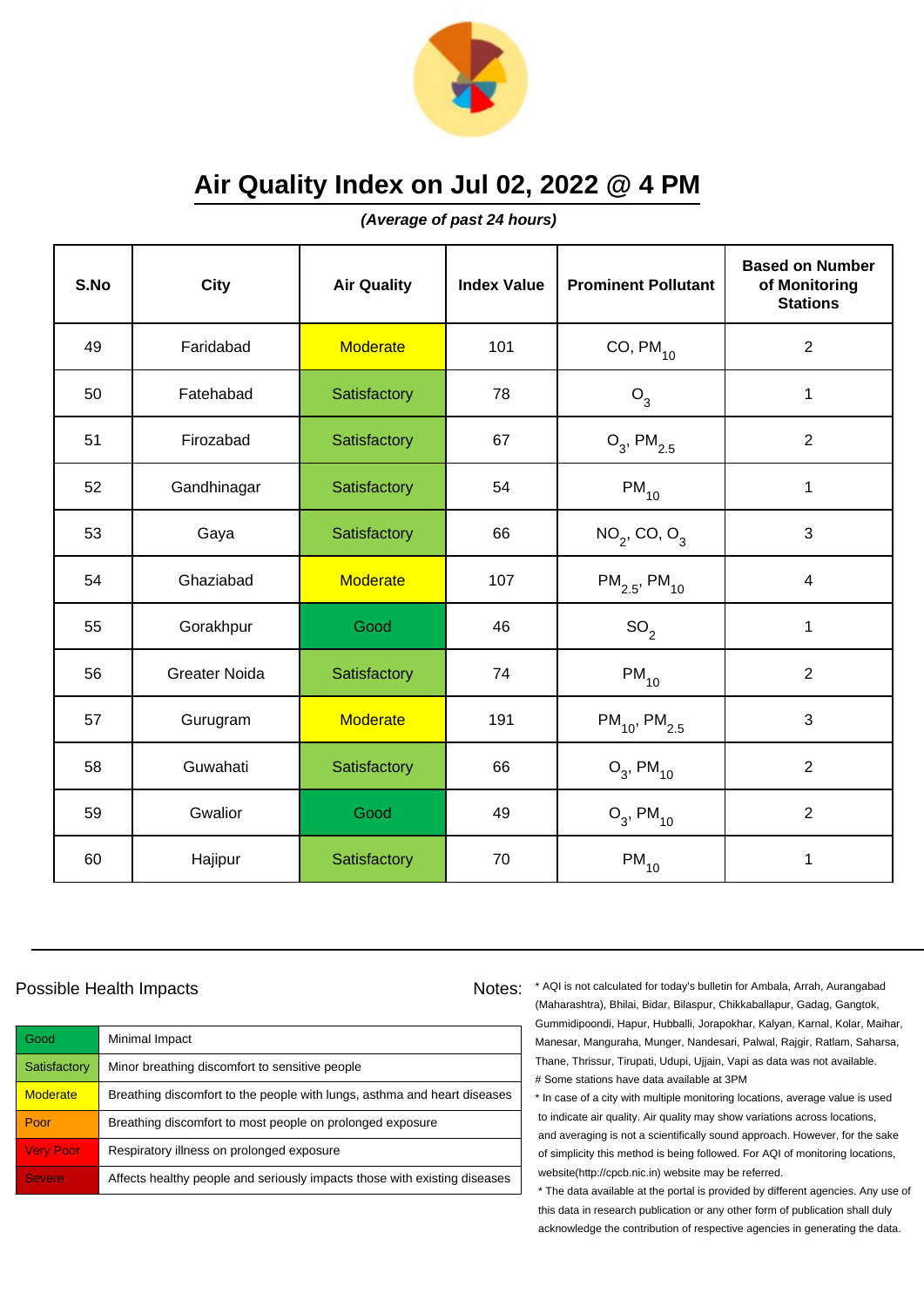

**(Average of past 24 hours)**

| S.No | <b>City</b> | <b>Air Quality</b> | <b>Index Value</b> | <b>Prominent Pollutant</b>         | <b>Based on Number</b><br>of Monitoring<br><b>Stations</b> |
|------|-------------|--------------------|--------------------|------------------------------------|------------------------------------------------------------|
| 61   | Haldia      | Good               | 39                 | $PM_{10}$                          | $\mathbf 1$                                                |
| 62   | Hassan      | Good               | 30                 | SO <sub>2</sub>                    | 1                                                          |
| 63   | Haveri      | Good               | 35                 | CO                                 | 1                                                          |
| 64   | Hisar       | Satisfactory       | 63                 | $PM_{10}$                          | $\mathbf 1$                                                |
| 65   | Howrah      | Satisfactory       | 53                 | $PM_{2.5}$ , PM <sub>10</sub> , CO | 3                                                          |
| 66   | Hyderabad   | Satisfactory       | 56                 | CO, $PM_{10}$ , $PM_{2.5}$         | 12                                                         |
| 67   | Imphal      | Satisfactory       | 58                 | $O_3$ , SO <sub>2</sub>            | $\overline{2}$                                             |
| 68   | Indore      | Satisfactory       | 56                 | $PM_{10}$                          | 1                                                          |
| 69   | Jabalpur    | Satisfactory       | 58                 | $PM_{10}$                          | $\mathbf 1$                                                |
| 70   | Jaipur      | Good               | 48                 | $PM_{10}$ , O <sub>3</sub>         | 3                                                          |
| 71   | Jalandhar   | Satisfactory       | 56                 | $PM_{10}$                          | 1                                                          |
| 72   | Jhansi      | Good               | 29                 | $PM_{10}$                          | 1                                                          |

#### Possible Health Impacts

Good Minimal Impact Satisfactory | Minor breathing discomfort to sensitive people  $M$ oderate  $\blacksquare$  Breathing discomfort to the people with lungs, asthma and heart diseases **Poor** Breathing discomfort to most people on prolonged exposure Very Poor Respiratory illness on prolonged exposure Severe **Affects healthy people and seriously impacts those with existing diseases** 

Notes: \* AQI is not calculated for today's bulletin for Ambala, Arrah, Aurangabad (Maharashtra), Bhilai, Bidar, Bilaspur, Chikkaballapur, Gadag, Gangtok, Gummidipoondi, Hapur, Hubballi, Jorapokhar, Kalyan, Karnal, Kolar, Maihar, Manesar, Manguraha, Munger, Nandesari, Palwal, Rajgir, Ratlam, Saharsa, Thane, Thrissur, Tirupati, Udupi, Ujjain, Vapi as data was not available. # Some stations have data available at 3PM

> \* In case of a city with multiple monitoring locations, average value is used to indicate air quality. Air quality may show variations across locations, and averaging is not a scientifically sound approach. However, for the sake of simplicity this method is being followed. For AQI of monitoring locations, website(http://cpcb.nic.in) website may be referred.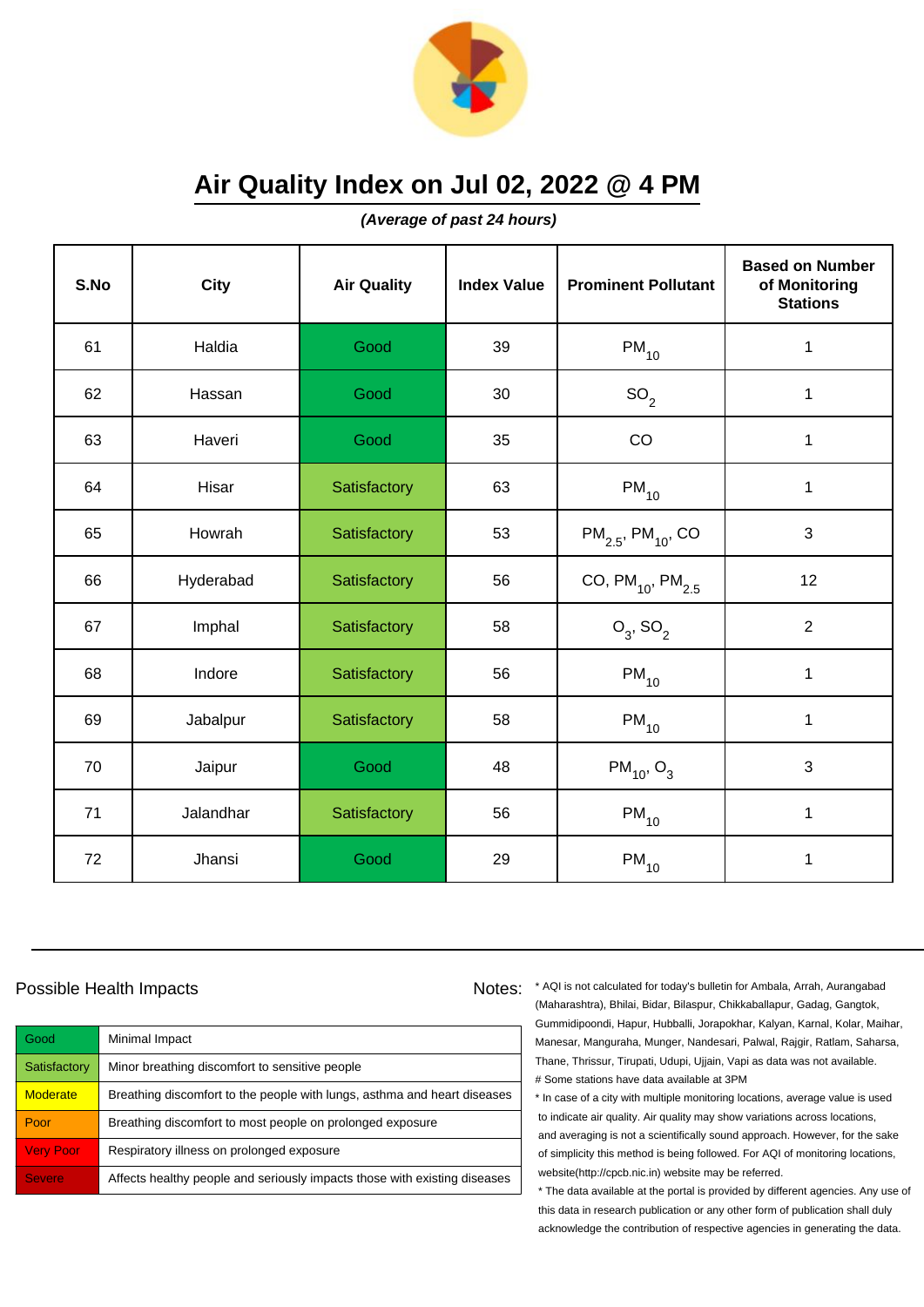

**(Average of past 24 hours)**

| S.No | <b>City</b> | <b>Air Quality</b> | <b>Index Value</b> | <b>Prominent Pollutant</b>    | <b>Based on Number</b><br>of Monitoring<br><b>Stations</b> |
|------|-------------|--------------------|--------------------|-------------------------------|------------------------------------------------------------|
| 73   | Jind        | Satisfactory       | 65                 | $PM_{2.5}$                    | $\mathbf 1$                                                |
| 74   | Jodhpur     | Satisfactory       | 68                 | $PM_{10}$                     | $\mathbf{1}$                                               |
| 75   | Kaithal     | Satisfactory       | 69                 | $O_3$                         | 1                                                          |
| 76   | Kalaburgi   | Good               | 47                 | $PM_{10}$                     | 1                                                          |
| 77   | Kannur      | Satisfactory       | 65                 | $PM_{10}$                     | $\mathbf 1$                                                |
| 78   | Kanpur      | Satisfactory       | 65                 | $PM_{10}$ , PM <sub>2.5</sub> | $\overline{4}$                                             |
| 79   | Katihar     | <b>Moderate</b>    | 111                | $PM_{10}$                     | $\mathbf 1$                                                |
| 80   | Katni       | Satisfactory       | 82                 | $\mathsf{PM}_{10}$            | 1                                                          |
| 81   | Khanna      | Satisfactory       | 67                 | NO <sub>2</sub>               | 1                                                          |
| 82   | Khurja      | Satisfactory       | 60                 | $PM_{10}$                     | $\mathbf 1$                                                |
| 83   | Kishanganj  | Satisfactory       | 51                 | $O_3$                         | 1                                                          |
| 84   | Kochi       | Good               | 43                 | $PM_{10}$                     | 1                                                          |

#### Possible Health Impacts

Good Minimal Impact Satisfactory | Minor breathing discomfort to sensitive people  $M$ oderate  $\blacksquare$  Breathing discomfort to the people with lungs, asthma and heart diseases **Poor** Breathing discomfort to most people on prolonged exposure Very Poor Respiratory illness on prolonged exposure Severe **Affects healthy people and seriously impacts those with existing diseases** 

Notes: \* AQI is not calculated for today's bulletin for Ambala, Arrah, Aurangabad (Maharashtra), Bhilai, Bidar, Bilaspur, Chikkaballapur, Gadag, Gangtok, Gummidipoondi, Hapur, Hubballi, Jorapokhar, Kalyan, Karnal, Kolar, Maihar, Manesar, Manguraha, Munger, Nandesari, Palwal, Rajgir, Ratlam, Saharsa, Thane, Thrissur, Tirupati, Udupi, Ujjain, Vapi as data was not available. # Some stations have data available at 3PM

> \* In case of a city with multiple monitoring locations, average value is used to indicate air quality. Air quality may show variations across locations, and averaging is not a scientifically sound approach. However, for the sake of simplicity this method is being followed. For AQI of monitoring locations, website(http://cpcb.nic.in) website may be referred.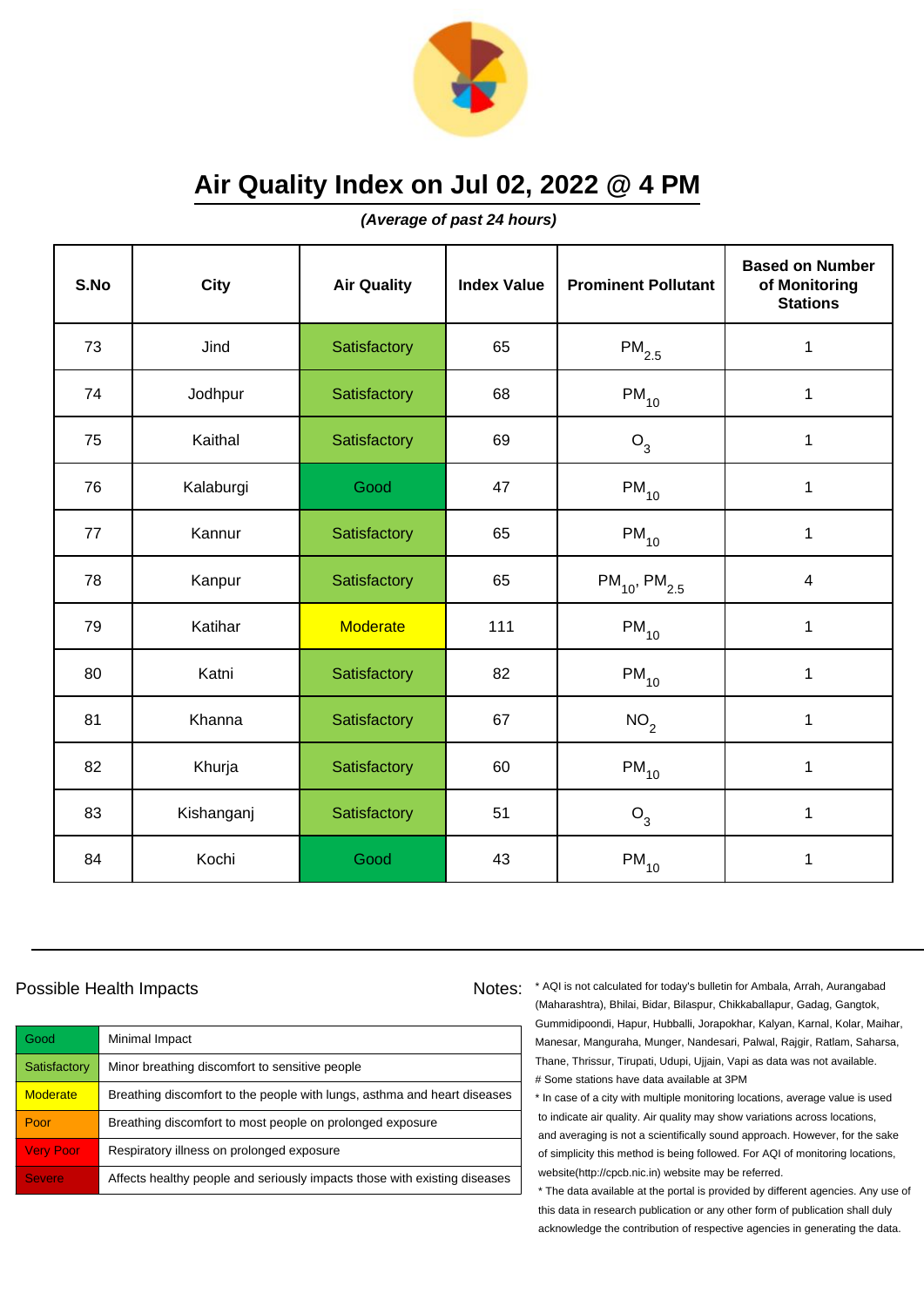

**(Average of past 24 hours)**

| S.No | City             | <b>Air Quality</b> | <b>Index Value</b> | <b>Prominent Pollutant</b>                     | <b>Based on Number</b><br>of Monitoring<br><b>Stations</b> |
|------|------------------|--------------------|--------------------|------------------------------------------------|------------------------------------------------------------|
| 85   | Kohima           | Satisfactory       | 58                 | SO <sub>2</sub>                                | $\mathbf{1}$                                               |
| 86   | Kolkata          | Good               | 46                 | $PM_{10}$ , O <sub>3</sub> , PM <sub>2.5</sub> | $\overline{7}$                                             |
| 87   | Kollam           | Satisfactory       | 69                 | $PM_{10}$                                      | 1                                                          |
| 88   | Koppal           | Good               | 23                 | $PM_{10}$                                      | 1                                                          |
| 89   | Kota             | Satisfactory       | 62                 | $PM_{10}$                                      | $\mathbf 1$                                                |
| 90   | Kozhikode        | Satisfactory       | 65                 | $PM_{10}$                                      | $\mathbf 1$                                                |
| 91   | Kurukshetra      | Good               | 50                 | $PM_{10}$                                      | $\mathbf 1$                                                |
| 92   | Lucknow          | Satisfactory       | 76                 | $NO_2$ , PM <sub>10</sub> , O <sub>3</sub>     | $6\phantom{1}$                                             |
| 93   | Ludhiana         | <b>Moderate</b>    | 119                | $PM_{10}$                                      | $\mathbf 1$                                                |
| 94   | Madikeri         | Good               | 26                 | SO <sub>2</sub>                                | 1                                                          |
| 95   | Mandi Gobindgarh | Good               | 32                 | $PM_{10}$                                      | $\mathbf{1}$                                               |
| 96   | Mandideep        | Good               | 46                 | $PM_{10}$                                      | 1                                                          |

#### Possible Health Impacts Notes:

Good Minimal Impact Satisfactory | Minor breathing discomfort to sensitive people Moderate **Breathing discomfort to the people with lungs**, asthma and heart diseases Poor **Breathing discomfort to most people on prolonged exposure** Very Poor Respiratory illness on prolonged exposure Severe **Affects healthy people and seriously impacts those with existing diseases** 

\* AQI is not calculated for today's bulletin for Ambala, Arrah, Aurangabad (Maharashtra), Bhilai, Bidar, Bilaspur, Chikkaballapur, Gadag, Gangtok, Gummidipoondi, Hapur, Hubballi, Jorapokhar, Kalyan, Karnal, Kolar, Maihar, Manesar, Manguraha, Munger, Nandesari, Palwal, Rajgir, Ratlam, Saharsa, Thane, Thrissur, Tirupati, Udupi, Ujjain, Vapi as data was not available. # Some stations have data available at 3PM

\* In case of a city with multiple monitoring locations, average value is used to indicate air quality. Air quality may show variations across locations, and averaging is not a scientifically sound approach. However, for the sake of simplicity this method is being followed. For AQI of monitoring locations, website(http://cpcb.nic.in) website may be referred.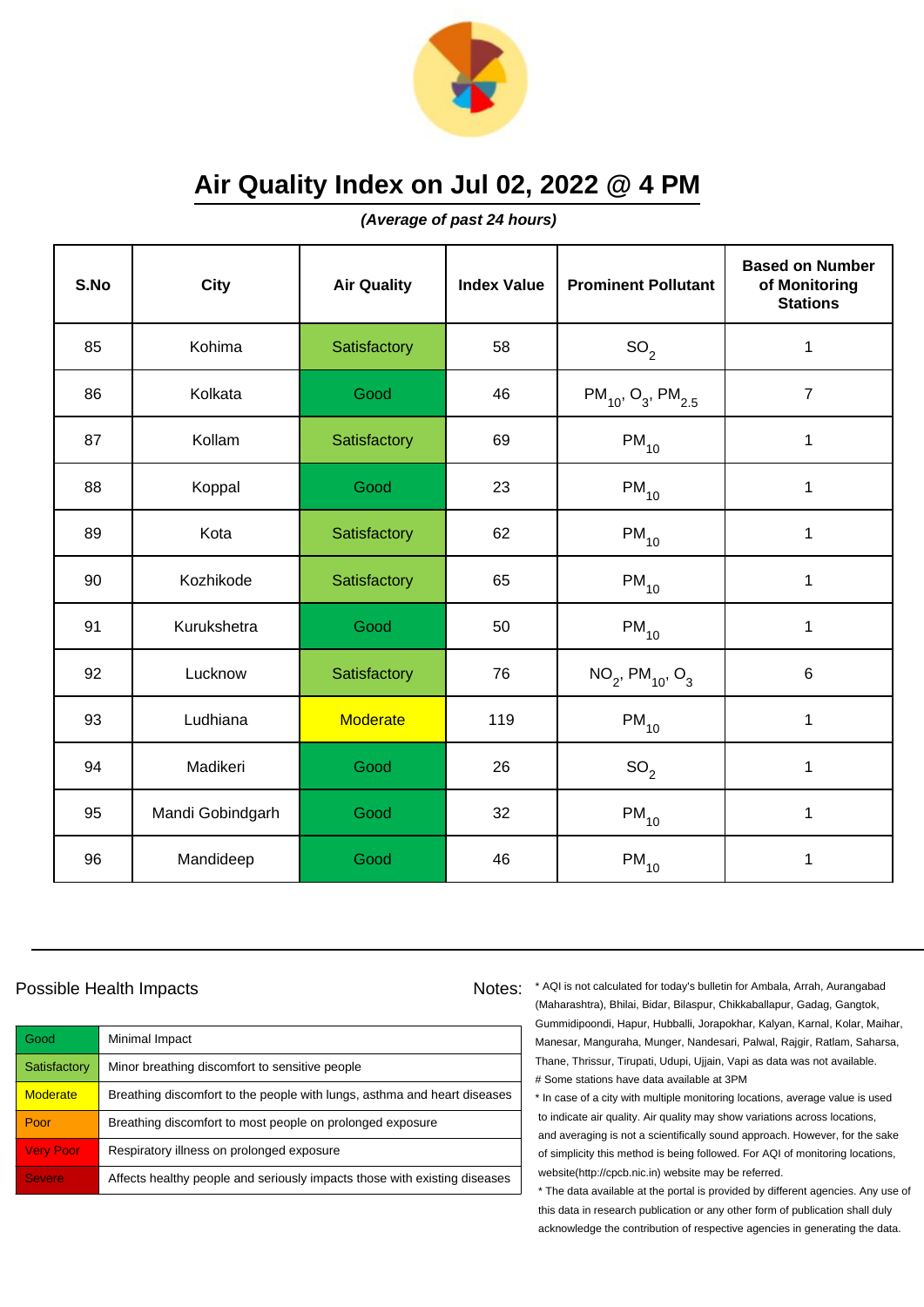

**(Average of past 24 hours)**

| S.No | City          | <b>Air Quality</b> | <b>Index Value</b> | <b>Prominent Pollutant</b>       | <b>Based on Number</b><br>of Monitoring<br><b>Stations</b> |
|------|---------------|--------------------|--------------------|----------------------------------|------------------------------------------------------------|
| 97   | Mandikhera    | Satisfactory       | 74                 | CO                               | 1                                                          |
| 98   | Manglore      | Satisfactory       | 78                 | NO <sub>2</sub>                  | $\mathbf 1$                                                |
| 99   | Meerut        | Good               | 50                 | $CO, PM$ <sub>10</sub>           | 3                                                          |
| 100  | Moradabad     | Satisfactory       | 88                 | $PM_{2.5}$ , PM <sub>10</sub>    | 5                                                          |
| 101  | Motihari      | Satisfactory       | 56                 | $O_3$                            | $\mathbf{1}$                                               |
| 102  | Mumbai        | Satisfactory       | 67                 | CO, $PM_{2.5}$ , SO <sub>2</sub> | 14                                                         |
| 103  | Muzaffarnagar | Satisfactory       | 87                 | $\mathsf{PM}_{2.5}$              | $\mathbf{1}$                                               |
| 104  | Muzaffarpur   | Good               | 50                 | $O_3$ , CO                       | $\overline{2}$                                             |
| 105  | Mysuru        | Good               | 43                 | $PM_{10}$                        | 1                                                          |
| 106  | Nagpur        | Good               | 44                 | $PM_{10}$                        | 1                                                          |
| 107  | Naharlagun    | Good               | 23                 | SO <sub>2</sub>                  | $\mathbf{1}$                                               |
| 108  | Narnaul       | Good               | 29                 | NO <sub>2</sub>                  | 1                                                          |

#### Possible Health Impacts

| Good             | Minimal Impact                                                            |
|------------------|---------------------------------------------------------------------------|
| Satisfactory     | Minor breathing discomfort to sensitive people                            |
| <b>Moderate</b>  | Breathing discomfort to the people with lungs, asthma and heart diseases  |
| Poor             | Breathing discomfort to most people on prolonged exposure                 |
| <b>Very Poor</b> | Respiratory illness on prolonged exposure                                 |
| <b>Severe</b>    | Affects healthy people and seriously impacts those with existing diseases |

Notes: \* AQI is not calculated for today's bulletin for Ambala, Arrah, Aurangabad (Maharashtra), Bhilai, Bidar, Bilaspur, Chikkaballapur, Gadag, Gangtok, Gummidipoondi, Hapur, Hubballi, Jorapokhar, Kalyan, Karnal, Kolar, Maihar, Manesar, Manguraha, Munger, Nandesari, Palwal, Rajgir, Ratlam, Saharsa, Thane, Thrissur, Tirupati, Udupi, Ujjain, Vapi as data was not available. # Some stations have data available at 3PM

> \* In case of a city with multiple monitoring locations, average value is used to indicate air quality. Air quality may show variations across locations, and averaging is not a scientifically sound approach. However, for the sake of simplicity this method is being followed. For AQI of monitoring locations, website(http://cpcb.nic.in) website may be referred.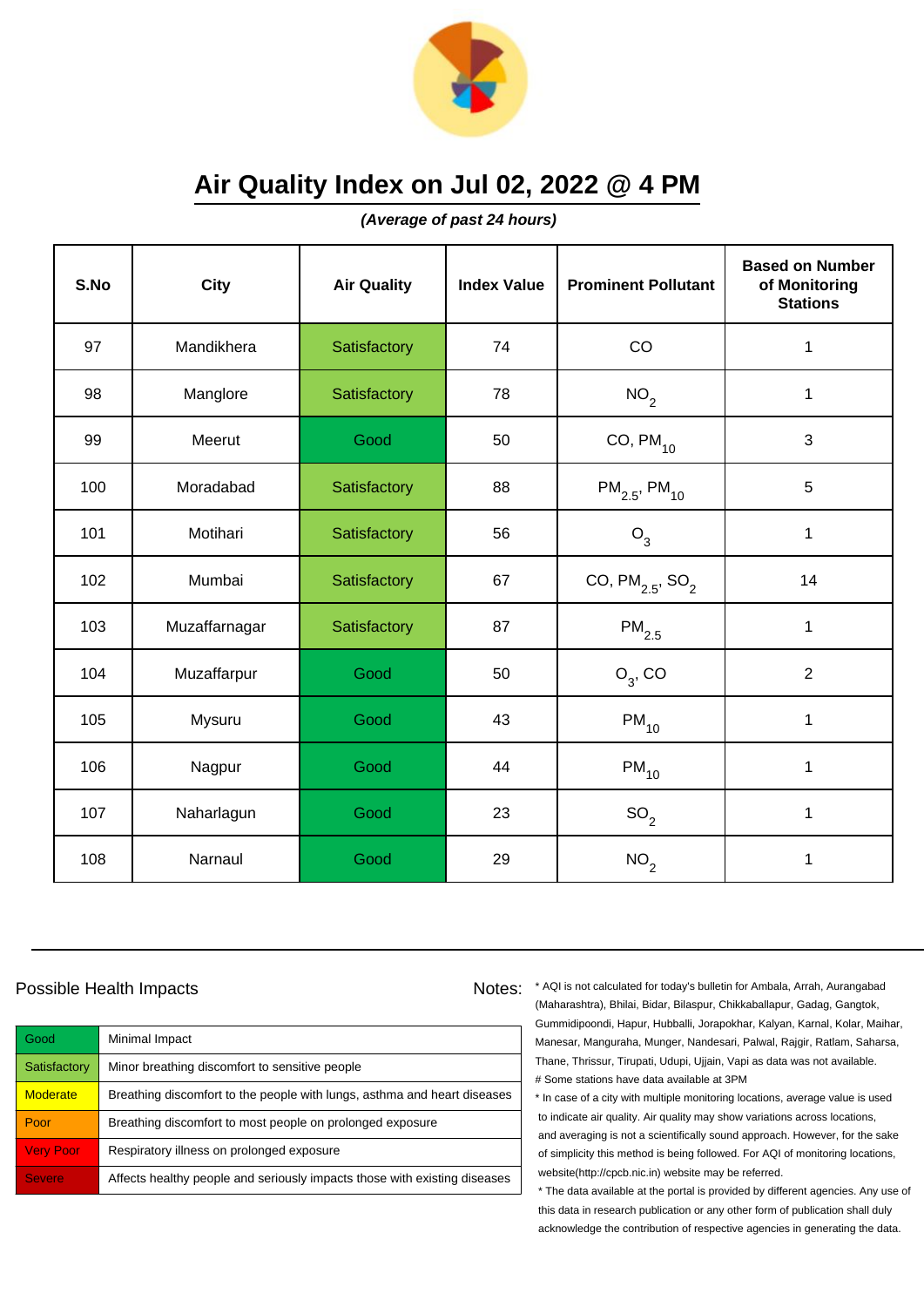

**(Average of past 24 hours)**

| S.No | City        | <b>Air Quality</b> | <b>Index Value</b> | <b>Prominent Pollutant</b>                   | <b>Based on Number</b><br>of Monitoring<br><b>Stations</b> |
|------|-------------|--------------------|--------------------|----------------------------------------------|------------------------------------------------------------|
| 109  | Nashik      | Good               | 31                 | CO                                           | 1                                                          |
| 110  | Navi Mumbai | Satisfactory       | 61                 | $PM_{10}$                                    | 1                                                          |
| 111  | Noida       | Satisfactory       | 79                 | CO, $PM_{2.5}$ , $PM_{10}$                   | 3                                                          |
| 112  | Pali        | Satisfactory       | 84                 | $PM_{10}$                                    | $\mathbf 1$                                                |
| 113  | Panchkula   | Satisfactory       | 63                 | $\mathsf{PM}_{2.5}$                          | $\mathbf 1$                                                |
| 114  | Panipat     | Satisfactory       | 76                 | $\mathsf{PM}_{10}$                           | 1                                                          |
| 115  | Patiala     | Good               | 50                 | CO                                           | $\mathbf{1}$                                               |
| 116  | Patna       | <b>Moderate</b>    | 102                | $O_3$ , PM <sub>10</sub> , PM <sub>2.5</sub> | $6\phantom{1}$                                             |
| 117  | Pithampur   | Satisfactory       | 64                 | $PM_{10}$                                    | $\mathbf 1$                                                |
| 118  | Prayagraj   | Satisfactory       | 58                 | $SO_2$ , PM <sub>10</sub>                    | $\overline{2}$                                             |
| 119  | Puducherry  | Satisfactory       | 63                 | $\mathsf{PM}_{2.5}$                          | 1                                                          |
| 120  | Pune        | Satisfactory       | 91                 | $NO2$ , CO                                   | 5                                                          |

#### Possible Health Impacts

| Good             | Minimal Impact                                                            |
|------------------|---------------------------------------------------------------------------|
| Satisfactory     | Minor breathing discomfort to sensitive people                            |
| <b>Moderate</b>  | Breathing discomfort to the people with lungs, asthma and heart diseases  |
| Poor             | Breathing discomfort to most people on prolonged exposure                 |
| <b>Very Poor</b> | Respiratory illness on prolonged exposure                                 |
| <b>Severe</b>    | Affects healthy people and seriously impacts those with existing diseases |

Notes: \* AQI is not calculated for today's bulletin for Ambala, Arrah, Aurangabad (Maharashtra), Bhilai, Bidar, Bilaspur, Chikkaballapur, Gadag, Gangtok, Gummidipoondi, Hapur, Hubballi, Jorapokhar, Kalyan, Karnal, Kolar, Maihar, Manesar, Manguraha, Munger, Nandesari, Palwal, Rajgir, Ratlam, Saharsa, Thane, Thrissur, Tirupati, Udupi, Ujjain, Vapi as data was not available. # Some stations have data available at 3PM

> \* In case of a city with multiple monitoring locations, average value is used to indicate air quality. Air quality may show variations across locations, and averaging is not a scientifically sound approach. However, for the sake of simplicity this method is being followed. For AQI of monitoring locations, website(http://cpcb.nic.in) website may be referred.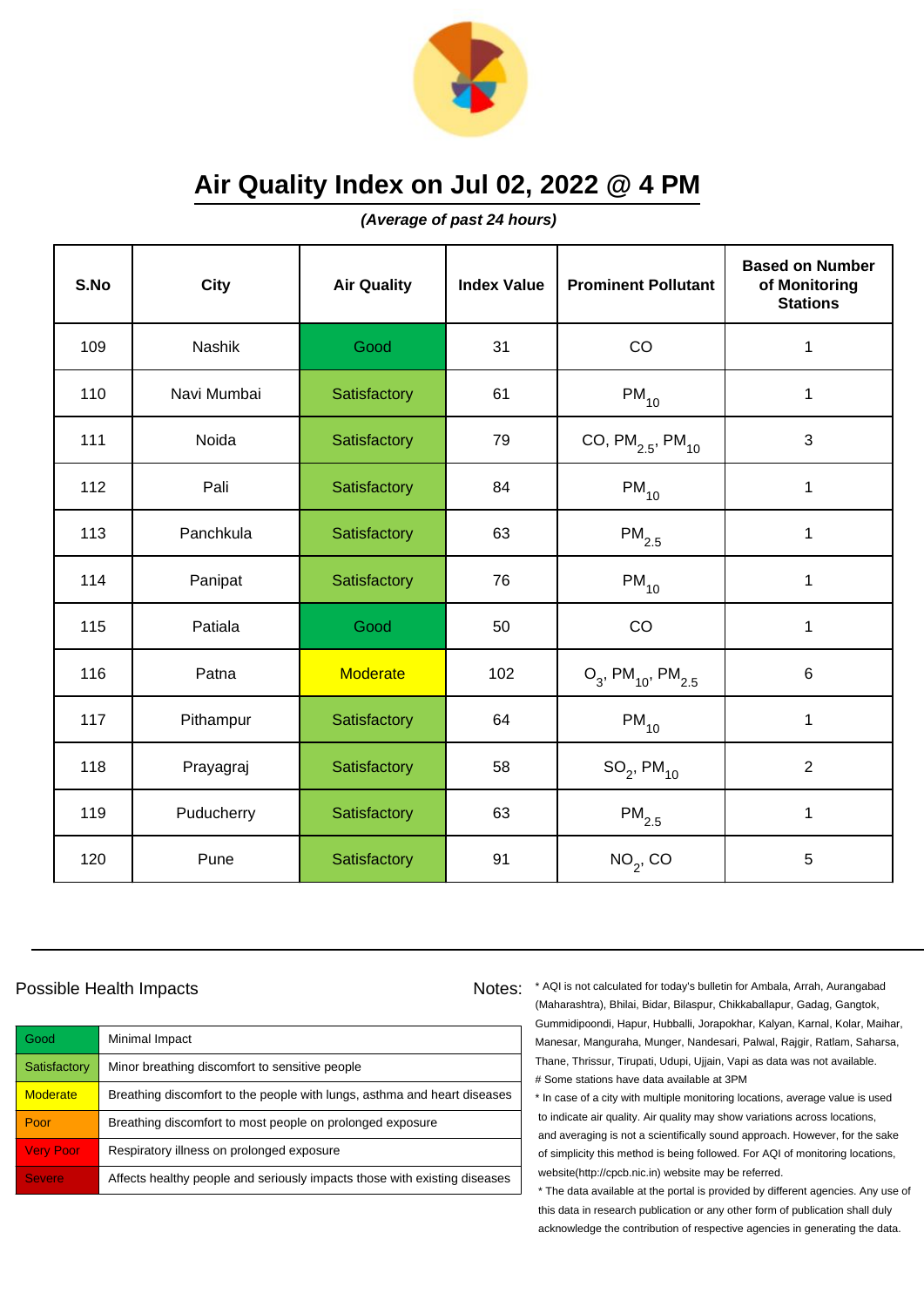

**(Average of past 24 hours)**

| S.No | <b>City</b>       | <b>Air Quality</b> | <b>Index Value</b> | <b>Prominent Pollutant</b> | <b>Based on Number</b><br>of Monitoring<br><b>Stations</b> |
|------|-------------------|--------------------|--------------------|----------------------------|------------------------------------------------------------|
| 121  | Purnia            | Satisfactory       | 97                 | $PM_{10}$                  | $\mathbf 1$                                                |
| 122  | Raichur           | Good               | 47                 | CO                         | $\mathbf 1$                                                |
| 123  | Rajamahendravaram | Good               | 47                 | $\mathsf{PM}_{10}$         | 1                                                          |
| 124  | Ramanagara        | Good               | 38                 | $PM_{10}$                  | 1                                                          |
| 125  | Rohtak            | <b>Moderate</b>    | 123                | $PM_{2.5}$                 | $\mathbf 1$                                                |
| 126  | Rupnagar          | <b>Moderate</b>    | 107                | $PM_{10}$                  | 1                                                          |
| 127  | Sagar             | Satisfactory       | 52                 | CO                         | 1                                                          |
| 128  | Samastipur        | Satisfactory       | 93                 | CO                         | $\mathbf{1}$                                               |
| 129  | Sasaram           | Satisfactory       | 56                 | $PM_{10}$                  | $\mathbf 1$                                                |
| 130  | Satna             | Good               | 26                 | $PM_{10}$                  | $\mathbf{1}$                                               |
| 131  | Shillong          | Good               | 36                 | $PM_{10}$                  | $\overline{2}$                                             |
| 132  | Shivamogga        | Good               | 47                 | $PM_{10}$                  | 1                                                          |

#### Possible Health Impacts

Good Minimal Impact Satisfactory | Minor breathing discomfort to sensitive people  $M$ oderate  $\blacksquare$  Breathing discomfort to the people with lungs, asthma and heart diseases **Poor** Breathing discomfort to most people on prolonged exposure Very Poor Respiratory illness on prolonged exposure Severe **Affects healthy people and seriously impacts those with existing diseases** 

Notes: \* AQI is not calculated for today's bulletin for Ambala, Arrah, Aurangabad (Maharashtra), Bhilai, Bidar, Bilaspur, Chikkaballapur, Gadag, Gangtok, Gummidipoondi, Hapur, Hubballi, Jorapokhar, Kalyan, Karnal, Kolar, Maihar, Manesar, Manguraha, Munger, Nandesari, Palwal, Rajgir, Ratlam, Saharsa, Thane, Thrissur, Tirupati, Udupi, Ujjain, Vapi as data was not available. # Some stations have data available at 3PM

> \* In case of a city with multiple monitoring locations, average value is used to indicate air quality. Air quality may show variations across locations, and averaging is not a scientifically sound approach. However, for the sake of simplicity this method is being followed. For AQI of monitoring locations, website(http://cpcb.nic.in) website may be referred.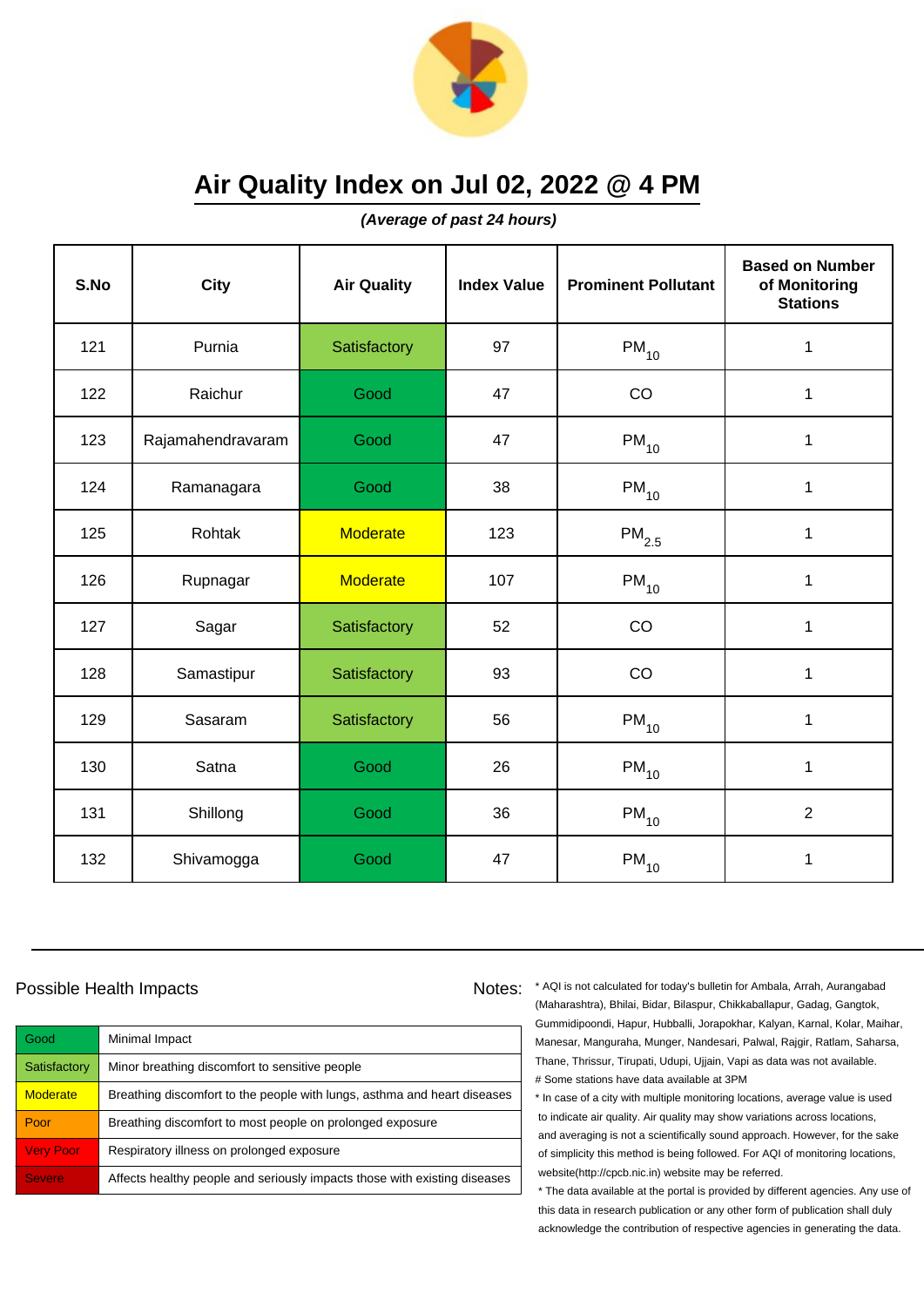

**(Average of past 24 hours)**

| S.No | City               | <b>Air Quality</b> | <b>Index Value</b> | <b>Prominent Pollutant</b>    | <b>Based on Number</b><br>of Monitoring<br><b>Stations</b> |
|------|--------------------|--------------------|--------------------|-------------------------------|------------------------------------------------------------|
| 133  | Siliguri           | Good               | 35                 | $\mathsf{PM}_{10}$            | 1                                                          |
| 134  | Singrauli          | <b>Moderate</b>    | 105                | NO <sub>2</sub>               | 1                                                          |
| 135  | Sirsa              | Satisfactory       | 90                 | $O_3$                         | 1                                                          |
| 136  | Siwan              | <b>Moderate</b>    | 192                | $PM_{10}$                     | $\mathbf 1$                                                |
| 137  | Solapur            | Satisfactory       | 64                 | $PM_{10}$                     | $\mathbf{1}$                                               |
| 138  | Sonipat            | <b>Moderate</b>    | 127                | $\mathsf{PM}_{10}$            | $\mathbf 1$                                                |
| 139  | Srinagar           | Satisfactory       | 62                 | $PM_{10}$                     | $\mathbf{1}$                                               |
| 140  | Talcher            | Good               | 36                 | CO                            | 1                                                          |
| 141  | Thiruvananthapuram | Satisfactory       | 60                 | $PM_{2.5}$ , PM <sub>10</sub> | $\overline{2}$                                             |
| 142  | Thoothukudi        | Good               | 41                 | $PM_{10}$                     | 1                                                          |
| 143  | Udaipur            | Good               | 36                 | $PM_{10}$                     | $\mathbf{1}$                                               |
| 144  | Varanasi           | Good               | 45                 | $NO_{2}$ , PM <sub>10</sub>   | 3                                                          |

#### Possible Health Impacts

| Good             | Minimal Impact                                                            |
|------------------|---------------------------------------------------------------------------|
| Satisfactory     | Minor breathing discomfort to sensitive people                            |
| <b>Moderate</b>  | Breathing discomfort to the people with lungs, asthma and heart diseases  |
| Poor             | Breathing discomfort to most people on prolonged exposure                 |
| <b>Very Poor</b> | Respiratory illness on prolonged exposure                                 |
| <b>Severe</b>    | Affects healthy people and seriously impacts those with existing diseases |

Notes: \* AQI is not calculated for today's bulletin for Ambala, Arrah, Aurangabad (Maharashtra), Bhilai, Bidar, Bilaspur, Chikkaballapur, Gadag, Gangtok, Gummidipoondi, Hapur, Hubballi, Jorapokhar, Kalyan, Karnal, Kolar, Maihar, Manesar, Manguraha, Munger, Nandesari, Palwal, Rajgir, Ratlam, Saharsa, Thane, Thrissur, Tirupati, Udupi, Ujjain, Vapi as data was not available. # Some stations have data available at 3PM

> \* In case of a city with multiple monitoring locations, average value is used to indicate air quality. Air quality may show variations across locations, and averaging is not a scientifically sound approach. However, for the sake of simplicity this method is being followed. For AQI of monitoring locations, website(http://cpcb.nic.in) website may be referred.